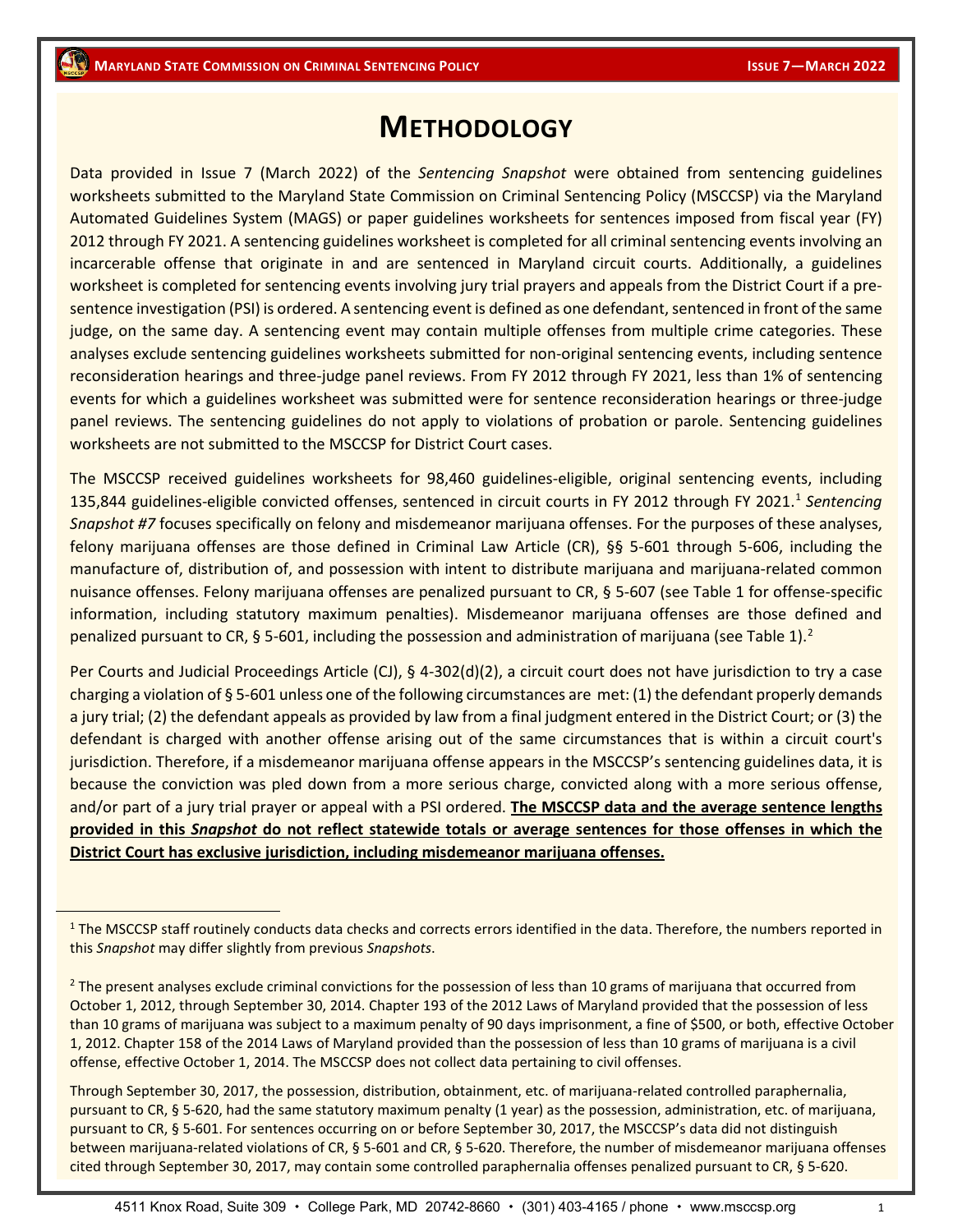### **MARYLAND STATE COMMISSION ON CRIMINAL SENTENCING POLICY ISSUE 7 AND ISSUE 7-MARCH 2022**

According to data obtained from the Maryland Judiciary's Administrative Office of the Courts, approximately 46% of misdemeanor marijuana offense sentencings, pursuant to CR, § 5-601, in calendar year 2019 took place in the District Court. Approximately 11% of misdemeanor marijuana offense sentencings were jury trial prayers or appeals from the District Court, with no PSI ordered. The remaining 43% of misdemeanor marijuana offense sentencings were guidelines-eligible, in that they originated in and were sentenced in circuit courts or, in less than 1% of cases, were jury trial prayers or appeals with a PSI ordered. The misdemeanor marijuana offenses included in this Sentencing Snapshot refer to this final category of guidelines-eligible sentencings.

**TABLE 1. FELONY AND MISDEMEANOR MARIJUANA OFFENSES, STATUTORY SOURCES AND MAXIMUM PENALTIES IN EFFECT FY 2012 THROUGH FY 2021**

|                                             | <b>Source</b>                                    | <b>Acts</b>                                                                                                                        | <b>Statutory</b><br><b>Maximum</b>                       | <b>Fine</b> | <b>Seriousness</b><br><b>Category</b> |
|---------------------------------------------|--------------------------------------------------|------------------------------------------------------------------------------------------------------------------------------------|----------------------------------------------------------|-------------|---------------------------------------|
| Felony<br>marijuana<br>offenses             | $CR,$ §§ 5-602 - 5-606,<br>CR, § 5-607 (penalty) | Distribution, PWID,<br>manufacture, counterfeit<br>substance, common<br>nuisance, etc.                                             | <b>5Y</b>                                                | \$15,000    | IV                                    |
| Misdemeanor<br>marijuana<br><i>offenses</i> | CR, § 5-601                                      | Possession, administration,<br>obtain or attempt to obtain<br>by fraud, counterfeiting or<br>alteration of a prescription,<br>etc. | Through<br>9/30/2017: 1Y<br>$10/1/2017$ -<br>Present: 6M | \$1,000     | VII                                   |

Table 2 and Table 3 provide the total number of guidelines-eligible criminal sentencing events and offenses, sentenced from FY 2012 through FY 2021 and disaggregated by crime category, for which the MSCCSP received a sentencing guidelines worksheet.

| TABLE 2. GUIDELINES-ELIGIBLE CRIMINAL SENTENCING EVENTS AND OFFENSES SENTENCED IN MARYLAND<br>CIRCUIT COURTS, BY OFFENSE TYPE, FY 2012 THROUGH FY 2021 |                            |                 |             |              |       |               |  |  |  |  |  |
|--------------------------------------------------------------------------------------------------------------------------------------------------------|----------------------------|-----------------|-------------|--------------|-------|---------------|--|--|--|--|--|
|                                                                                                                                                        | Sentencing Events Included |                 |             |              |       |               |  |  |  |  |  |
|                                                                                                                                                        |                            | <b>Offenses</b> |             | One or More: |       |               |  |  |  |  |  |
|                                                                                                                                                        |                            | $\%$            | %           |              | $\%$  | $\frac{9}{6}$ |  |  |  |  |  |
|                                                                                                                                                        | #                          | <b>Total</b>    | <b>Drug</b> | #            | Total | <b>Drug</b>   |  |  |  |  |  |
| Total drug offenses                                                                                                                                    | 38,381                     | 28.3%           |             | 34,353       | 34.9% |               |  |  |  |  |  |
| <b>Felony marijuana offenses</b>                                                                                                                       | 7,847                      | 5.8%            | 20.4%       | 7,646        | 7.8%  | 22.3%         |  |  |  |  |  |
| Misdemeanor marijuana offenses                                                                                                                         | 3,048                      | 2.2%            | 7.9%        | 3,026        | 3.1%  | 8.8%          |  |  |  |  |  |
| <b>Total person offenses</b>                                                                                                                           | 69,268                     | 51.0%           |             | 49,736       | 50.5% |               |  |  |  |  |  |
| <b>Total property offenses</b>                                                                                                                         | 28,195                     | 20.8%           |             | 21,694       | 22.0% |               |  |  |  |  |  |
| <b>Total offenses</b>                                                                                                                                  | 135,844                    |                 |             | 98,460       |       |               |  |  |  |  |  |

Note. Sentencing event percentages do not sum to 100% as a sentencing event may contain multiple offenses from multiple crime categories.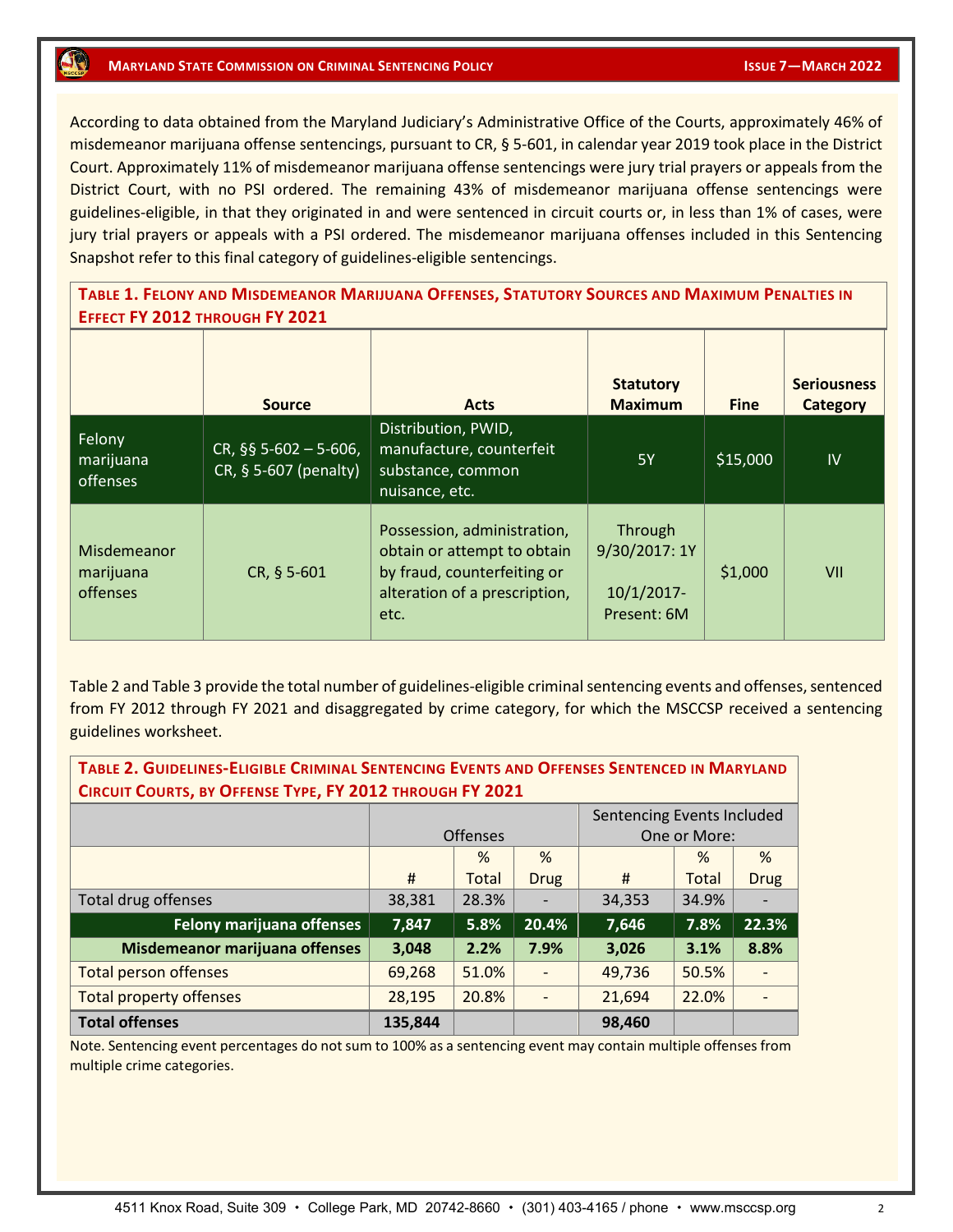### **TABLE 3. GUIDELINES-ELIGIBLE OFFENSES SENTENCED IN MARYLAND CIRCUIT COURTS, BY YEAR AND OFFENSE TYPE, FY 2012 THROUGH FY 2021**

|              |                 |         |                   |       |                  | Misdemeanor     |                 |  |  |
|--------------|-----------------|---------|-------------------|-------|------------------|-----------------|-----------------|--|--|
|              | Total           |         | <b>Total Drug</b> |       | Felony Marijuana | Marijuana       |                 |  |  |
|              | <b>Offenses</b> |         | <b>Offenses</b>   |       | <b>Offenses</b>  | <b>Offenses</b> |                 |  |  |
|              |                 | % Total |                   |       | % Drug           |                 | % Drug          |  |  |
|              | #               | #       | <b>Offenses</b>   | #     | <b>Offenses</b>  | #               | <b>Offenses</b> |  |  |
| FY 2012      | 14,025          | 4,441   | 31.7%             | 975   | 22.0%            | 347             | 7.8%            |  |  |
| FY 2013      | 14,286          | 4,637   | 32.5%             | 1,061 | 22.9%            | 385             | 8.3%            |  |  |
| FY 2014      | 14,518          | 4,488   | 30.9%             | 1,027 | 22.9%            | 373             | 8.3%            |  |  |
| FY 2015      | 14,738          | 4,231   | 28.7%             | 875   | 20.7%            | 344             | 8.1%            |  |  |
| FY 2016      | 14,378          | 3,858   | 26.8%             | 715   | 18.5%            | 275             | 7.1%            |  |  |
| FY 2017      | 13,799          | 3,964   | 28.7%             | 727   | 18.3%            | 264             | 6.7%            |  |  |
| FY 2018      | 15,169          | 4,179   | 27.5%             | 865   | 20.7%            | 355             | 8.5%            |  |  |
| FY 2019      | 15,602          | 4,111   | 26.3%             | 841   | 20.5%            | 322             | 7.8%            |  |  |
| FY 2020      | 10,673          | 2,641   | 24.7%             | 409   | 15.5%            | 217             | 8.2%            |  |  |
| FY 2021      | 8,656           | 1,831   | 21.2%             | 352   | 19.2%            | 166             | 9.1%            |  |  |
| <b>Total</b> | 135,844         | 38,381  | 28.3%             | 7,847 | 20.4%            | 3,048           | 7.9%            |  |  |

#### **(CONTINUED ON NEXT PAGE)**

4511 Knox Road, Suite 309 · College Park, MD 20742-8660 · (301) 403-4165 / phone · www.msccsp.org 3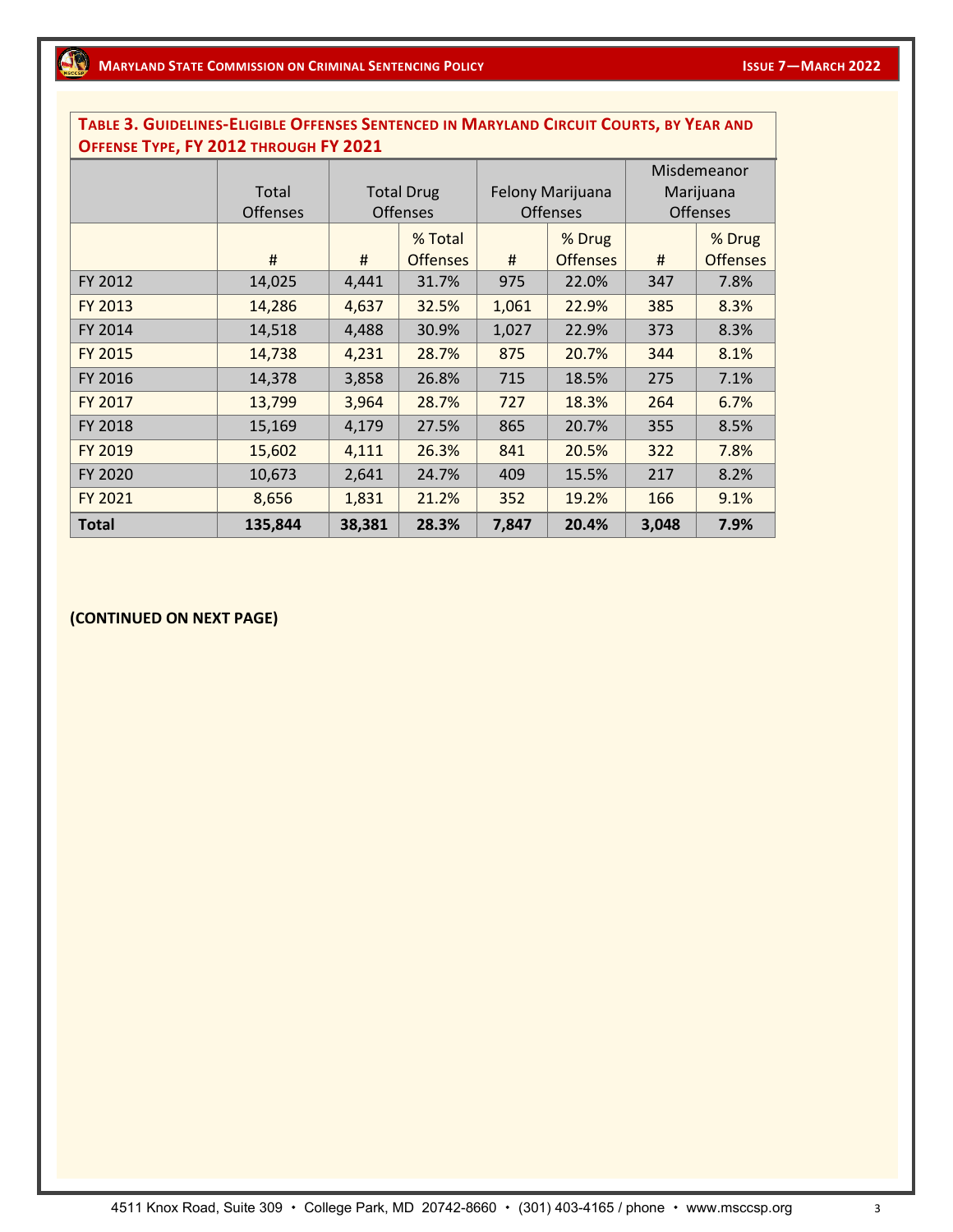Table 4 through Table 11 provides the characteristics of defendants, average sentences, and guidelines compliance for defendants convicted of guidelines-eligible felony or misdemeanor marijuana offenses in Maryland circuit courts from FY 2012 through FY 2021.

#### **TABLE 4. DEMOGRAPHICS OF DEFENDANTS SENTENCED FOR FELONY MARIJUANA OFFENSES IN MARYLAND CIRCUIT COURTS, FY 2012 THROUGH FY 2021**

|                                   |       | FY2012-FY2016 | FY2017-FY2021 |            |  |  |
|-----------------------------------|-------|---------------|---------------|------------|--|--|
| Mean age (years)                  |       | 28.2 years    |               | 27.7 years |  |  |
|                                   | #     | Valid %       | #             | Valid %    |  |  |
| Gender                            |       |               |               |            |  |  |
| Male                              | 4,039 | 91.9%         | 2,780         | 92.4%      |  |  |
| Female                            | 358   | 8.1%          | 229           | 7.6%       |  |  |
| <b>Missing</b>                    | 131   |               | 109           |            |  |  |
| Race/Ethnicity                    |       |               |               |            |  |  |
| <b>Black</b>                      | 2,680 | 63.3%         | 1,903         | 63.4%      |  |  |
| White                             | 1,338 | 31.6%         | 882           | 29.4%      |  |  |
| Hispanic                          | 128   | 3.0%          | 147           | 4.9%       |  |  |
| Other                             | 86    | 2.0%          | 71            | 2.4%       |  |  |
| <b>Missing</b>                    | 296   |               | 115           |            |  |  |
| <b>Prior Record Score</b>         |       |               |               |            |  |  |
| <b>None</b>                       | 1,721 | 38.9%         | 1,410         | 45.4%      |  |  |
| Minor                             | 1,218 | 27.5%         | 783           | 25.2%      |  |  |
| Moderate                          | 892   | 20.1%         | 581           | 18.7%      |  |  |
| Major                             | 596   | 13.5%         | 330           | 10.6%      |  |  |
| <b>Missing</b>                    | 101   |               | 14            |            |  |  |
| <b>Total sentencing</b><br>events | 4,528 |               | 3,118         |            |  |  |

Note. Includes defendants who were convicted of at least one felony marijuana offense. Defendant age is as of the date of the offense. Race and Ethnicity are separate fields on the sentencing guidelines worksheet. The following selections are available for Race: American Indian or Alaskan Native, Asian, Black or African American, Native Hawaiian or Other Pacific Islander, White, Other, and Unknown. The guidelines worksheet preparer may make more than one selection in the Race field. For the purposes of these analyses, the following races were collapsed into the other race category: American Indian or Alaskan Native, Asian, Native Hawaiian or Other Pacific Islander, and Other. Cases in which multiple race options were selected were also classified as other race for the purposes of these analyses. Cases in which "Unknown" race was selected were classified as missing. The Ethnicity field asks if the defendant is of Hispanic or Latino Origin. The possible responses are yes or no. If "yes" was marked in response to Hispanic or Latino Origin, the defendant was defined as Hispanic for the purposes of these analyses, regardless of selections made in the Race field. Valid percentages are based on nonmissing data. Worksheets with missing race, ethnicity, or gender, sentenced from calendar years 2018 through 2022, were supplemented with race, ethnicity, and gender data from the AOC, where available.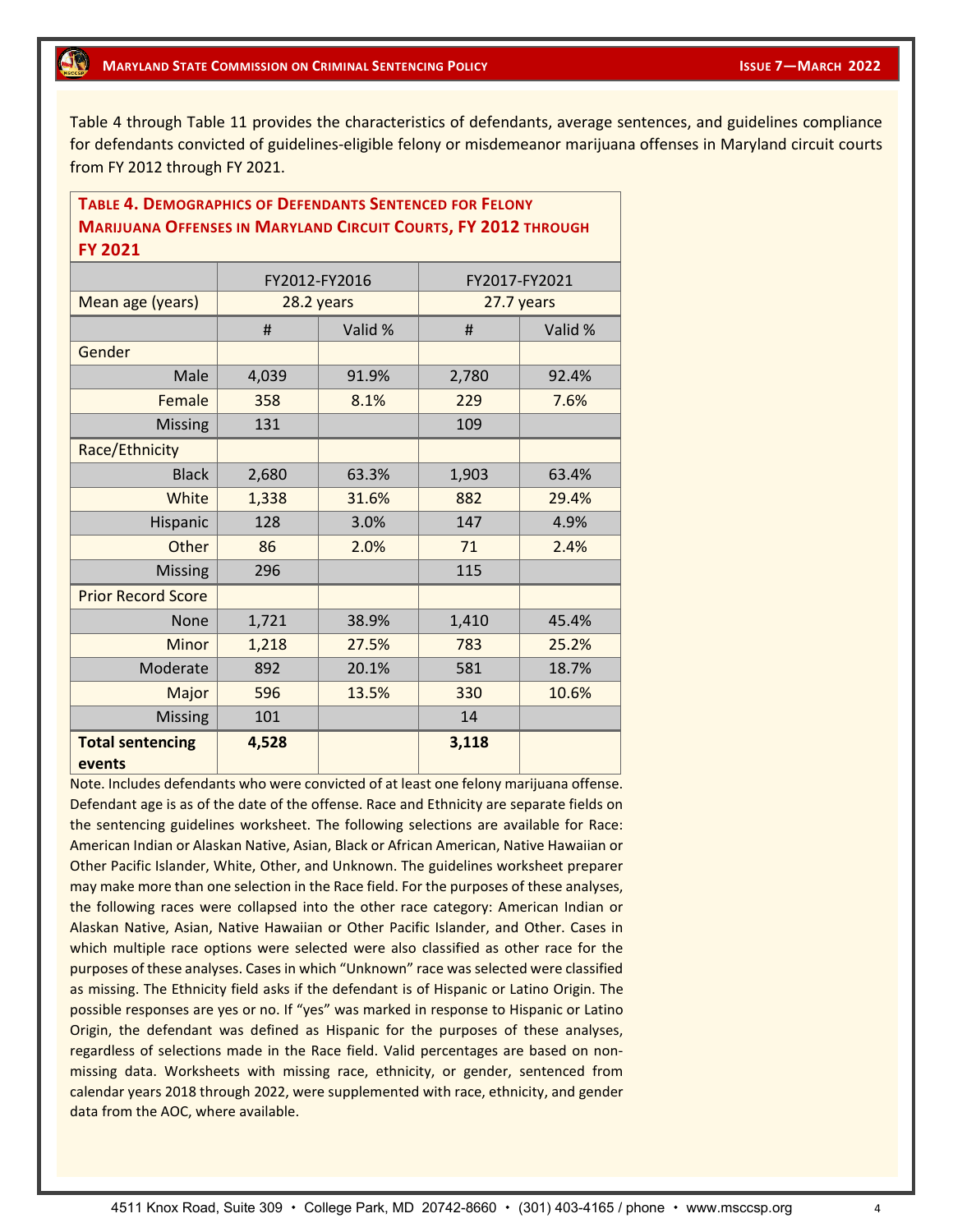| <b>TABLE 5. DEMOGRAPHICS OF DEFENDANTS SENTENCED FOR GUIDELINES-</b> |            |               |               |         |  |  |  |  |  |  |  |
|----------------------------------------------------------------------|------------|---------------|---------------|---------|--|--|--|--|--|--|--|
| <b>ELIGIBLE MISDEMEANOR MARIJUANA OFFENSES IN MARYLAND CIRCUIT</b>   |            |               |               |         |  |  |  |  |  |  |  |
| COURTS, FY 2012 THROUGH FY 2021                                      |            |               |               |         |  |  |  |  |  |  |  |
|                                                                      |            | FY2012-FY2016 | FY2017-FY2021 |         |  |  |  |  |  |  |  |
| Mean age (years)                                                     | 27.7 years |               | 27.1 years    |         |  |  |  |  |  |  |  |
|                                                                      | #          | Valid %       | #             | Valid % |  |  |  |  |  |  |  |
| Gender                                                               |            |               |               |         |  |  |  |  |  |  |  |
| Male                                                                 | 1,436      | 85.8%         | 1,153         | 90.9%   |  |  |  |  |  |  |  |
| Female                                                               | 237        | 14.2%         | 116           | 9.1%    |  |  |  |  |  |  |  |
| <b>Missing</b>                                                       | 35         |               | 49            |         |  |  |  |  |  |  |  |
| Race/Ethnicity                                                       |            |               |               |         |  |  |  |  |  |  |  |
| <b>Black</b>                                                         | 962        | 61.0%         | 844           | 67.6%   |  |  |  |  |  |  |  |
| White                                                                | 545        | 34.6%         | 343           | 27.5%   |  |  |  |  |  |  |  |
| Hispanic                                                             | 48         | 3.0%          | 47            | 3.8%    |  |  |  |  |  |  |  |
| Other                                                                | 21         | 1.3%          | 14            | 1.1%    |  |  |  |  |  |  |  |
| <b>Missing</b>                                                       | 132        |               | 70            |         |  |  |  |  |  |  |  |
| <b>Prior Record Score</b>                                            |            |               |               |         |  |  |  |  |  |  |  |
| None                                                                 | 711        | 43.0%         | 642           | 49.1%   |  |  |  |  |  |  |  |
| <b>Minor</b>                                                         | 519        | 31.4%         | 357           | 27.3%   |  |  |  |  |  |  |  |
| Moderate                                                             | 273        | 16.5%         | 203           | 15.5%   |  |  |  |  |  |  |  |
| Major                                                                | 149        | 9.0%          | 106           | 8.1%    |  |  |  |  |  |  |  |
| <b>Missing</b>                                                       | 56         |               | 10            |         |  |  |  |  |  |  |  |
| <b>Total sentencing</b><br>events                                    | 1,708      |               | 1,318         |         |  |  |  |  |  |  |  |

Note. Includes defendants who were convicted of at least one misdemeanor marijuana offense. Defendant age is as of the date of the offense. Race and Ethnicity are separate fields on the sentencing guidelines worksheet. The following selections are available for Race: American Indian or Alaskan Native, Asian, Black or African American, Native Hawaiian or Other Pacific Islander, White, Other, and Unknown. The guidelines worksheet preparer may make more than one selection in the Race field. For the purposes of these analyses, the following races were collapsed into the other race category: American Indian or Alaskan Native, Asian, Native Hawaiian or Other Pacific Islander, and Other. Cases in which multiple race options were selected were also classified as other race for the purposes of these analyses. Cases in which "Unknown" race was selected were classified as missing. The Ethnicity field asks if the defendant is of Hispanic or Latino Origin. The possible responses are yes or no. If "yes" was marked in response to Hispanic or Latino Origin, the defendant was defined as Hispanic for the purposes of these analyses, regardless of selections made in the Race field. Valid percentages are based on non-missing data. Worksheets with missing race, ethnicity, or gender, sentenced from calendar years 2018 through 2022, were supplemented with race, ethnicity, and gender data from the AOC, where available.

4511 Knox Road, Suite 309 · College Park, MD 20742-8660 · (301) 403-4165 / phone · www.msccsp.org 5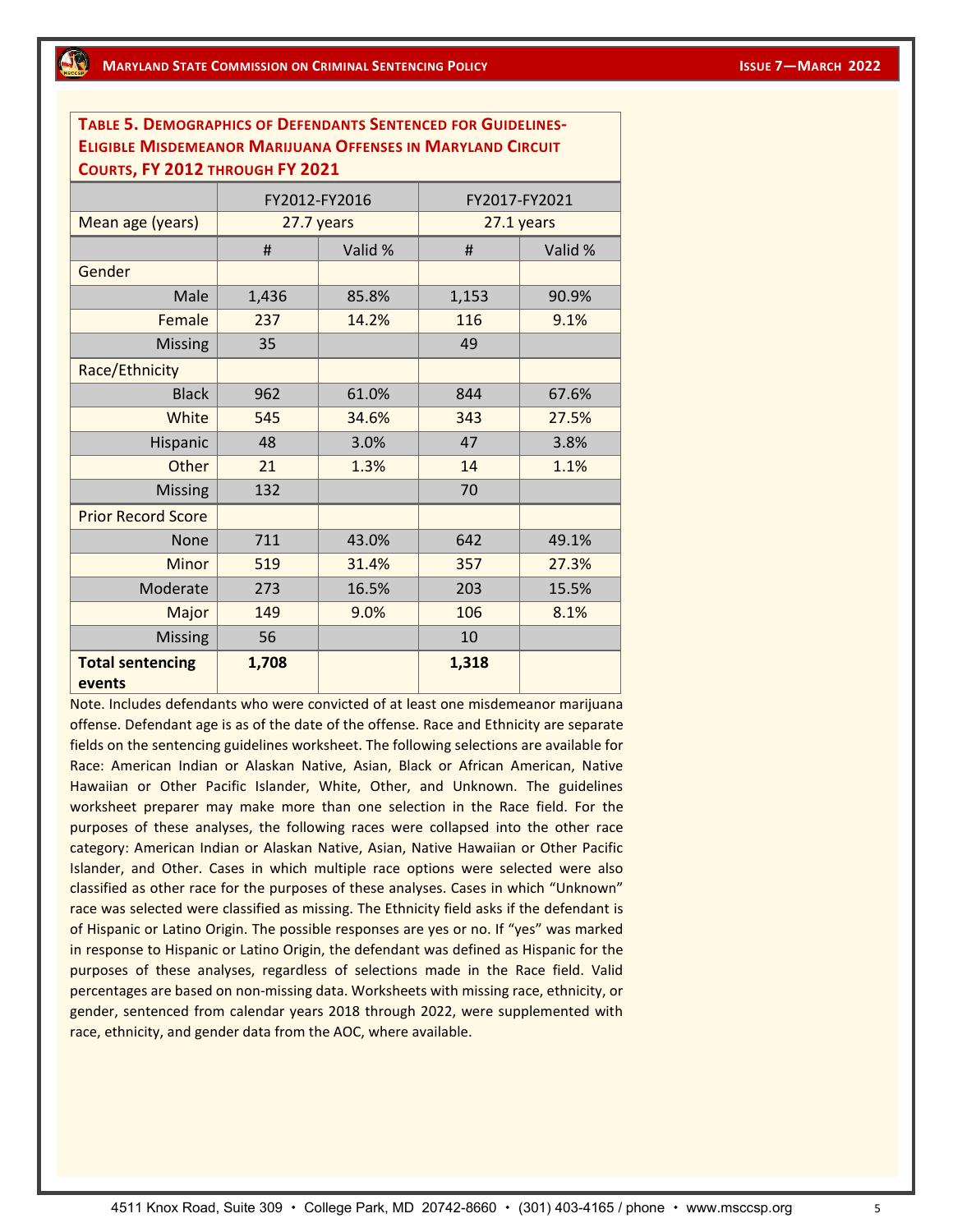**TABLE 6. MEAN TOTAL AND GUIDELINES-APPLICABLE SENTENCES FOR FELONY MARIJUANA OFFENSES SENTENCED IN MARYLAND CIRCUIT COURTS, BY YEAR, FY 2012 THROUGH FY 2021**

|                | #     | <b>Mean Total Sentence</b> | <b>Mean Guidelines-</b><br><b>Applicable Sentence</b> |
|----------------|-------|----------------------------|-------------------------------------------------------|
| FY 2012        | 975   | 2.8 years                  | 7.9 months                                            |
| FY 2013        | 1,061 | 2.5 years                  | 7.0 months                                            |
| FY 2014        | 1,027 | 2.6 years                  | 6.6 months                                            |
| FY 2015        | 875   | 2.5 years                  | 6.6 months                                            |
| FY 2016        | 715   | 2.6 years                  | 5.9 months                                            |
| FY 2017        | 727   | 2.4 years                  | 5.0 months                                            |
| <b>FY 2018</b> | 865   | 2.6 years                  | 5.0 months                                            |
| FY 2019        | 841   | 2.6 years                  | 5.4 months                                            |
| <b>FY 2020</b> | 409   | 2.6 years                  | 6.0 months                                            |
| FY 2021        | 352   | 2.6 years                  | 3.4 months                                            |
| <b>Total</b>   | 7,847 |                            |                                                       |

Note. The total sentence is defined as the sum of incarceration, credit for time served, home detention and suspended time. The guidelines-applicable sentence is defined as the sum of incarceration, credit for time served, and home detention. It does not include suspended time. One felony marijuana offense in FY 2013 and 1 felony marijuana offense in FY 2015 were missing sentence information.

### **TABLE 7. MEAN TOTAL AND GUIDELINES-APPLICABLE SENTENCES FOR GUIDELINES-ELIGIBLE MISDEMEANOR MARIJUANA OFFENSES SENTENCED IN MARYLAND CIRCUIT COURTS, BY YEAR, FY 2012 THROUGH FY 2021**

|              |       |                            | Mean Guidelines-    |
|--------------|-------|----------------------------|---------------------|
|              | #     | <b>Mean Total Sentence</b> | Applicable Sentence |
| FY 2012      | 347   | 8.6 months                 | 2.1 months          |
| FY 2013      | 385   | 7.0 months                 | 2.0 months          |
| FY 2014      | 373   | 6.1 months                 | 1.9 months          |
| FY 2015      | 344   | 5.4 months                 | 1.3 months          |
| FY 2016      | 275   | 5.9 months                 | 1.3 months          |
| FY 2017      | 264   | 5.3 months                 | 1.2 months          |
| FY 2018      | 355   | 3.7 months                 | $25.9$ days         |
| FY 2019      | 322   | 2.6 months                 | $18.7$ days         |
| FY 2020      | 217   | 2.4 months                 | $16.6$ days         |
| FY 2021      | 166   | 2.5 months                 | $17.9$ days         |
| <b>Total</b> | 3,048 |                            |                     |

Note. One felony marijuana offense in FY 2016 was missing sentence information.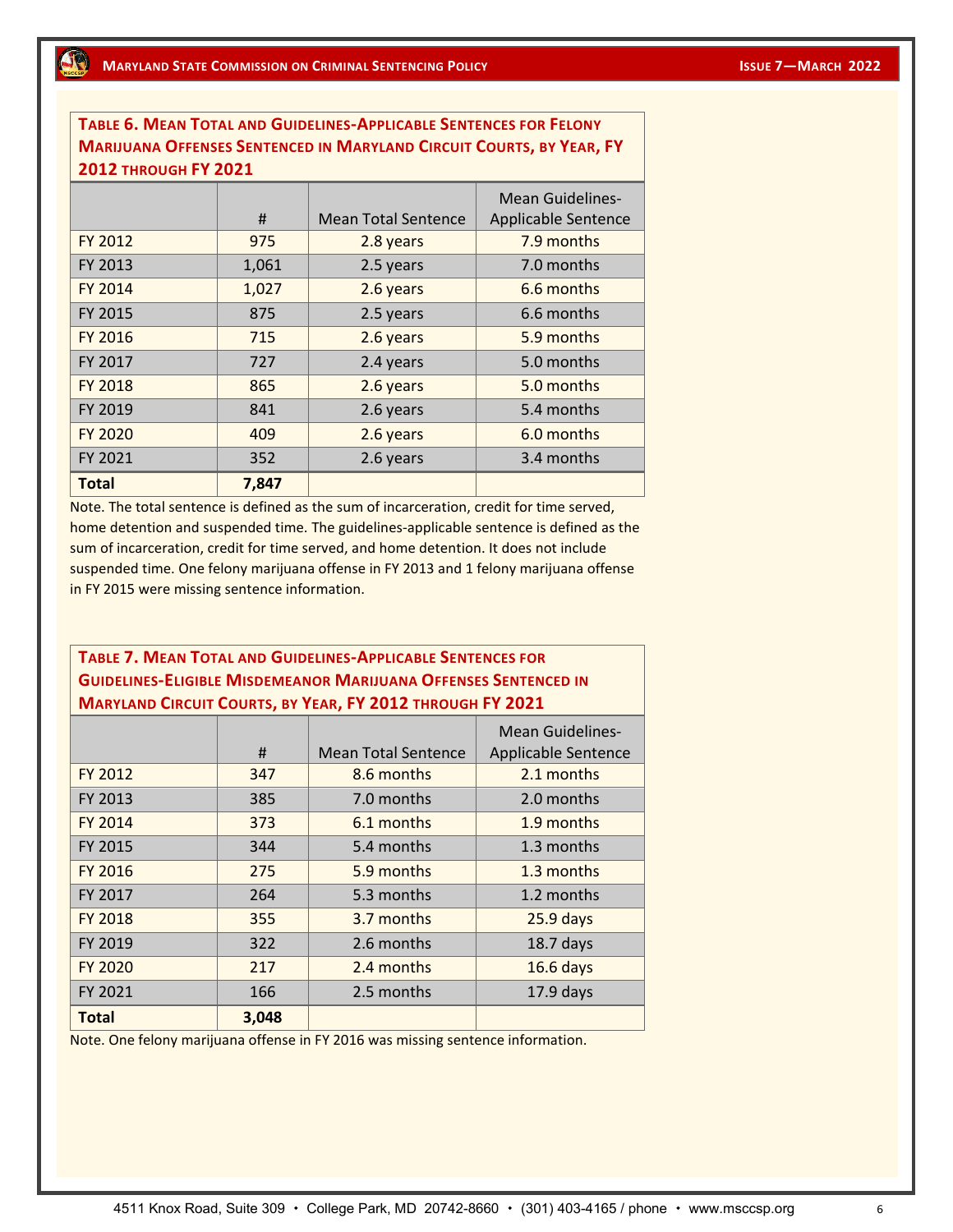#### **TABLE 8. MEAN SENTENCES FOR FELONY MARIJUANA OFFENSES, SENTENCED IN MARYLAND CIRCUIT COURTS, BY RACE/ETHNICITY AND YEAR, FY 2012 THROUGH FY 2021**

|                                 |                                                           |       | FY 2012 to FY 2016     |                              | FY 2017 to FY 2021 |                               |                        |                     |  |  |
|---------------------------------|-----------------------------------------------------------|-------|------------------------|------------------------------|--------------------|-------------------------------|------------------------|---------------------|--|--|
|                                 | Total<br>Valid<br><b>Mean Total</b><br>#<br>%<br>Sentence |       |                        | Mean<br>Total<br>Guidelines- |                    |                               |                        | Mean<br>Guidelines- |  |  |
|                                 |                                                           |       | Applicable<br>Sentence | #                            | Valid<br>%         | <b>Mean Total</b><br>Sentence | Applicable<br>Sentence |                     |  |  |
| <b>Black</b>                    | 2,760                                                     | 63.4% | 2.9 years              | 7.9 months                   | 1,940              | 63.1%                         | 2.7 years              | 5.8 months          |  |  |
| White                           | 1,375                                                     | 31.6% | 2.3 years              | 5.0 months                   | 912                | 29.7%                         | 2.4 years              | 4.0 months          |  |  |
| Hispanic                        | 130                                                       | 3.0%  | 2.3 years              | 6.6 months                   | 151                | 4.9%                          | 2.5 years              | 4.1 months          |  |  |
| Other                           | 87                                                        | 2.0%  | 1.8 years              | 4.6 months                   | 72                 | 2.3%                          | 2.2 years              | 3.7 months          |  |  |
| <b>Total</b><br><b>offenses</b> | 4,653                                                     |       | 2.6 years              | 6.8 months                   | 3,194              |                               | 2.6 years              | 5.0 months          |  |  |

Note. 301 felony marijuana offenses were missing race/ethnicity in FY 2012 through FY 2016. 119 felony marijuana offenses were missing race/ethnicity in FY 2017 through FY 2021.

## **TABLE 9. MEAN SENTENCES FOR GUIDELINES-ELIGIBLE MISDEMEANOR MARIJUANA OFFENSES, SENTENCED IN MARYLAND CIRCUIT COURTS, BY RACE/ETHNICITY AND YEAR, FY 2012 THROUGH FY 2021**

|                                 |              |         | FY 2012 to FY 2016            |                        | FY 2017 to FY 2021 |            |                               |                        |  |  |
|---------------------------------|--------------|---------|-------------------------------|------------------------|--------------------|------------|-------------------------------|------------------------|--|--|
|                                 | <b>Total</b> |         |                               | Mean<br>Guidelines-    |                    | Total      |                               | Mean<br>Guidelines-    |  |  |
|                                 | #            | Valid % | <b>Mean Total</b><br>Sentence | Applicable<br>Sentence | #                  | Valid<br>% | <b>Mean Total</b><br>Sentence | Applicable<br>Sentence |  |  |
| <b>Black</b>                    | 972          | 61.1%   | 7.1 months                    | 2.2 months             | 849                | 67.7%      | 3.4 months                    | $26.3$ days            |  |  |
| White                           | 551          | 34.6%   | 5.4 months                    | $27.0$ days            | 344                | 27.4%      | 3.1 months                    | $14.0$ days            |  |  |
| Hispanic                        | 48           | 3.0%    | 7.7 months                    | 2.8 months             | 47                 | 3.7%       | 3.0 months                    | 1.2 months             |  |  |
| Other                           | 21           | 1.3%    | 5.1 months                    | 18.6 days              | 14                 | 1.1%       | 3.4 months                    | 3.2 days               |  |  |
| <b>Total</b><br><b>offenses</b> | 1,724        |         | 6.6 months                    | 1.8 months             | 1,324              |            | 3.4 months                    | 23.9 days              |  |  |

Note. The statutory maximum penalty for misdemeanor marijuana offenses, pursuant to CR, § 5-601, was reduced from 1 year to six months, effective October 1, 2017. 132 misdemeanor marijuana offenses were missing race/ethnicity in FY 2012 through FY 2016. 70 misdemeanor marijuana offenses were missing race/ethnicity in FY 2017 through FY 2021.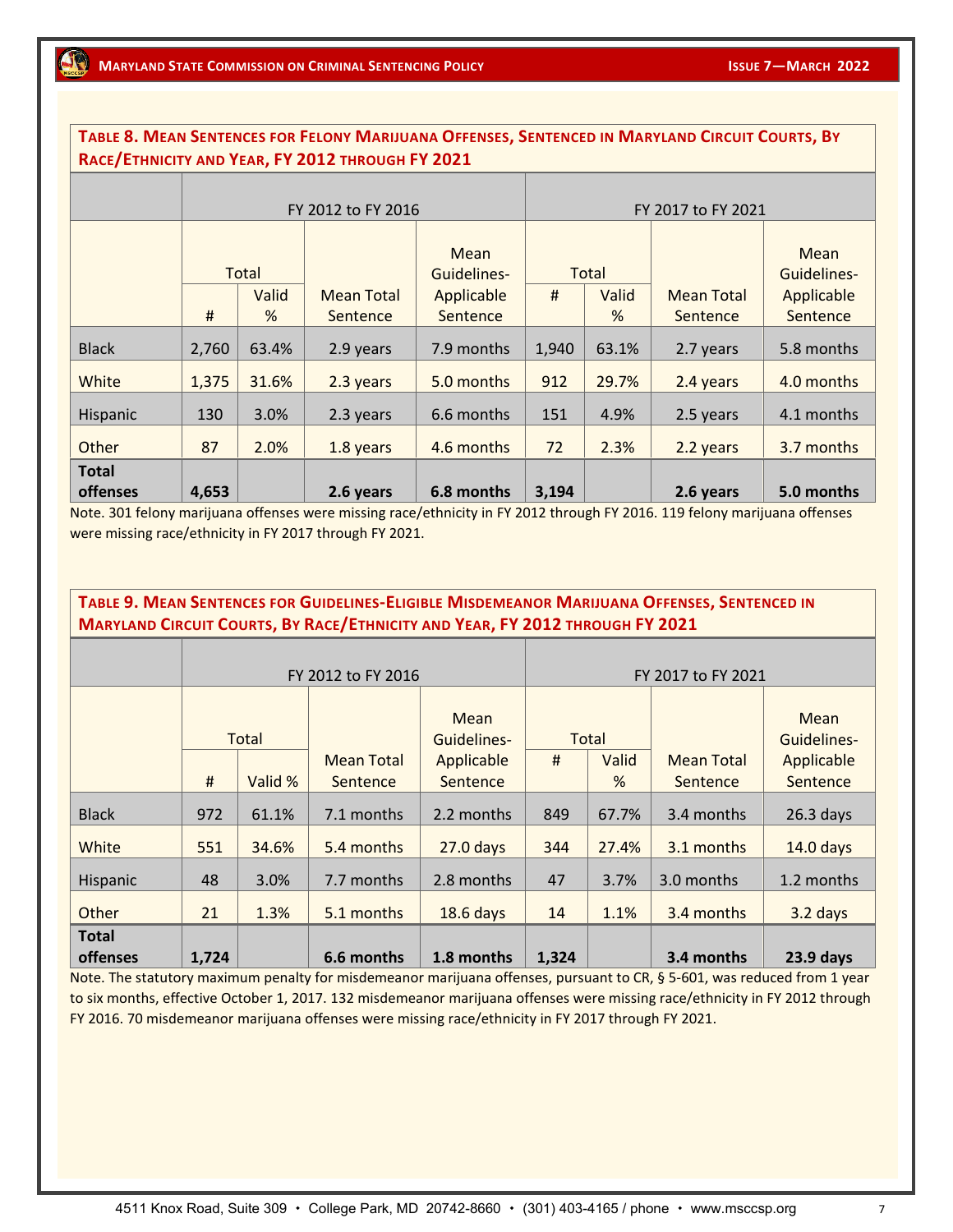|              | CIRCUIT COURTS, BY RACE/ETHNICITY AND YEAR, FY 2012 THROUGH FY 2021 |          |                                 |     |                       |                |       |                                 |          |        |     |              |       |       |
|--------------|---------------------------------------------------------------------|----------|---------------------------------|-----|-----------------------|----------------|-------|---------------------------------|----------|--------|-----|--------------|-------|-------|
|              |                                                                     |          |                                 |     |                       |                |       | FY 2017 to FY 2021 <sup>2</sup> |          |        |     |              |       |       |
|              |                                                                     |          | FY 2012 to FY 2016 <sup>1</sup> |     |                       |                |       |                                 |          |        |     |              |       |       |
|              |                                                                     |          |                                 |     |                       |                |       |                                 |          |        |     |              |       |       |
|              | Total                                                               |          | Within                          |     | Above<br><b>Below</b> |                |       | Total                           |          | Within |     | <b>Below</b> | Above |       |
|              |                                                                     |          | Valid                           |     | Valid                 |                | Valid |                                 |          | Valid  |     | Valid        |       | Valid |
|              | #                                                                   | $\sharp$ | %                               | #   | %                     | #              | %     | #                               | $\sharp$ | %      | #   | %            | #     | %     |
| <b>Black</b> | 2,760                                                               | 2,255    | 82.0%                           | 435 | 15.8%                 | 61             | 2.2%  | 1,940                           | 1,703    | 87.8%  | 166 | 8.6%         | 70    | 3.6%  |
| White        | 1,375                                                               | 1,186    | 86.3%                           | 152 | 11.1%                 | 36             | 2.6%  | 912                             | 810      | 88.8%  | 72  | 7.9%         | 30    | 3.3%  |
| Hispanic     | 130                                                                 | 115      | 88.5%                           | 13  | 10.0%                 | $\overline{2}$ | 1.5%  | 151                             | 140      | 92.7%  | 6   | 4.0%         | 5     | 3.3%  |
| Other        | 87                                                                  | 79       | 90.8%                           | 5   | 5.7%                  | 3              | 3.4%  | 72                              | 61       | 84.7%  | 6   | 8.3%         | 5     | 6.9%  |
| <b>Total</b> |                                                                     |          |                                 |     |                       |                |       |                                 |          |        |     |              |       |       |
| offenses     | 4,653                                                               | 3,877    | 83.5%                           | 659 | 14.2%                 | 107            | 2.3%  | 3,194                           | 2,815    | 88.2%  | 264 | 8.3%         | 114   | 3.6%  |

**TABLE 10. SENTENCING GUIDELINES COMPLIANCE FOR FELONY MARIJUANA OFFENSES, SENTENCED IN MARYLAND** 

Note. For the purposes of these analyses, sentencing guidelines compliance is computed at the offense-level. A sentence is defined as guidelines-compliant if it meets at least one of the following conditions: the guidelines-applicable sentence (defined as the sum of incarceration, credit for time served, and home detention) is within the guidelines range; the guidelinesapplicable sentence exceeds the upper guidelines limit but includes only credit for time served; the sentencing event was disposed of via an ABA plea agreement or, effective April 1, 2021, an MSCCSP binding plea agreement; or the sentencing event involved the imposition of one or more correction options and the total sentence falls within or above the recommended guidelines range (excluding sentencing events that contain a crime of violence, child sexual abuse, or escape). Ten felony marijuana offenses were missing offense-level compliance in FY 2012 through FY 2016, including 9 offenses involving a black defendant and 1 offense involving a white defendant. One felony marijuana offense was missing offense-level compliance in FY 2017 through FY 2021, including one offense involving a black defendant. 301 felony marijuana offenses were missing race/ethnicity in FY 2012 through FY 2016. 119 felony marijuana offenses were missing race/ethnicity in FY 2017 through FY 2021.

 $1$ The most common guidelines range for felony marijuana offenses sentenced from FY 2012 through FY 2012 was probation to one year (36.6% of offenses), followed by probation to 18 months (21.1% of offenses).

<sup>2</sup> The guidelines for seriousness category IV drug offenses, including felony marijuana offenses, were amended effective July 1, 2016. The most common guidelines range for felony marijuana offenses sentenced from FY 2017 through FY 2021 was probation to three months (42.7% of offenses), followed by probation to nine months (19.8% of offenses).

#### **(CONTINUED ON NEXT PAGE)**